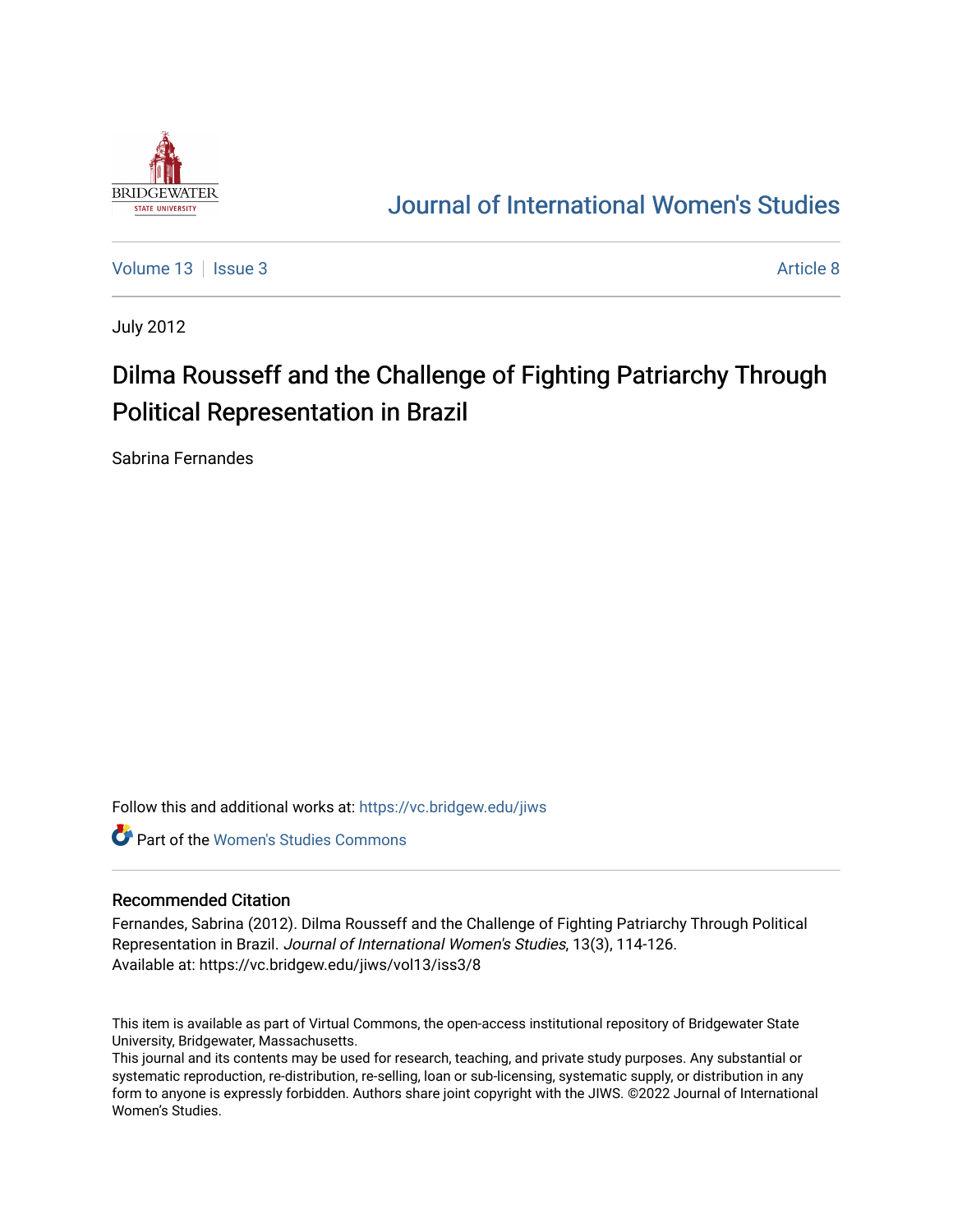# **Dilma Rousseff and the challenge of fighting patriarchy through political representation in Brazil**

### By Sabrina Fernandes<sup>1</sup>

#### **Abstract**

Dilma Rousseff is the first woman elected head of state of Brazil. Although her election carries symbolism for Brazilian women, claims of women's emancipation through representation must be questioned through an analysis of the Brazilian patriarchal state. This paper examines the claim that Rousseff"s election opens doors for all Brazilian women. The research involves analysis of electoral statistics, media frames, and government documents, which show that, in spite of a woman president, women's representation in Brazilian government is still low in numbers and in the state agenda. The literature suggests that masculine gender hegemony and the presence of a patriarchal state undermine the creation of possibilities through women"s political representation. Rousseff's weak campaign positions on gender issues indicate that her election"s potential for substantive representation is still limited.

*Keywords:* patriarchy, political representation, Brazilian politics

#### **Introduction**

This paper explores the ambiguities related to claim-making regarding women"s emancipation in Brazil through the election of President Dilma Rousseff. On October 31, 2010, the Brazilian voters elected the country"s first woman president, Dilma Rousseff, as the successor of popular Worker"s Party President Luiz Inácio Lula da Silva. The media, Rousseff, and her supporters argued that her election represented a victory for Brazilian women. This claim is based on the assumption that political representation by women engenders the government and results in public policy designed to diminish overall gender inequality. This essay examines the ambiguities surrounding Rousseff"s election and the first three months of her mandate.

Media reports and public statements from the campaign period in addition to public policy announcements from the first 100 days of Rousseff"s administration are examined through a Marxist feminist lens in order to measure the power of women"s political presence to challenge masculine hegemony<sup>i</sup> and patriarchal structures. This power is reflected in a woman politician"s ability to represent other women both symbolically and substantially. The data collected will reveal that, from a systemic perspective, it is unlikely that Rousseff"s election can substantially challenge patriarchal structures and promote a radical improvement in women"s lives. I will argue that this is largely due to the lack of a strong position on gender issues and uncertainties regarding Rousseff"s own gender awareness. In addition, although her election evokes important symbolism, the impact of Rousseff"s ability to symbolically represent women as a group is diminished by the continuity of masculine hegemony in the political arena.

 $\overline{\phantom{a}}$ 

<sup>&</sup>lt;sup>1</sup> Sabrina Fernandes has a Master's degree in Political Economy from Carleton University. She is currently enrolled in the doctoral program in Sociology, also at Carleton. Her research interests include Brazilian politics, development and underdevelopment, gender issues, and education.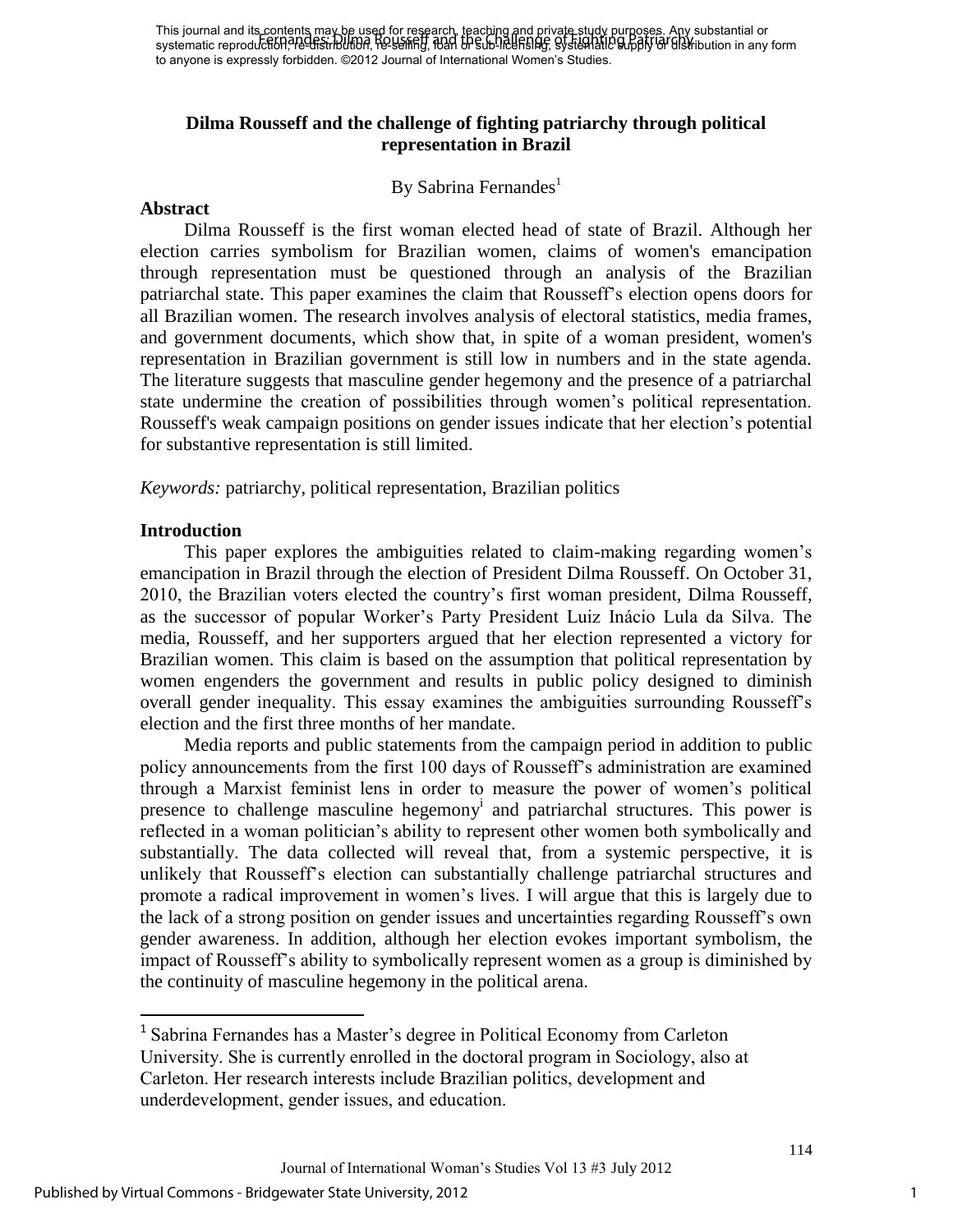#### **Feminist theoretical dialogues on women, the state, and politics**

Four important theoretical concepts are useful to understanding a woman"s prospective of engendering the state through politics. We must consider patriarchy and its structural stronghold of the state and how it relates to the presence of masculine hegemony. In addition, the connection between gender awareness and political representation must be made, especially since political representation may be symbolic (or descriptive) and/or substantive. Heidi Hartmann defines patriarchy as "a set of social relations which has a material base and in which there are hierarchical relations between men, and solidarity among them, which enable them to control women" (Hartmann 1976, 138). Other research on gender domination expands on this definition to argue that patriarchal systems promote the oppression of femininity by masculinity and heteronormative relations (Frank 1987). Rosemary Hennessy explains that patriarchy is differential, since "while all women as group are positioned the same (as subordinate or other) in relation to men, they are positioned differently in relation to each other and at times in relation to men in subaltern groups" (Hennessy 2000, 24).

Because this positioning is affected by other structures such as class, race, ethnicity, marital status, and sexual orientation, gender must be analysed as historical process (Cockburn 1981, 42). In fact, gender hegemony is informed by such categories while also at the core of patriarchal structures, calling for an intersectional approach to the study of patriarchy and female representation in the patriarchal state. By considering intersectionality, theory of women in politics can avoid reductionist conclusions that suggest that all women's experiences are the same or even interchangeable. Just as a white woman experiences racial inequality differently from a Black or indigenous woman, gender inequality is also informed by masculine and feminine descriptors. The assumption that women"s presence in politics naturally results in the engendering of state policies is problematic, since some women are positioned differently in relation to patriarchy, whose structure reinforces masculine hegemony. In a patriarchal state, positions of authority are often considered to be masculine spaces, and those that carry more masculine descriptors tend to face fewer obstacles than those socially constructed to be more feminine. Bartky explains that femininity is an artifice that translates into a mode of "enacting and re-enacting received gender norms" (Bartky 1988, 95). Categories of femininity and masculinity help to inform the construction of personal identities and influence action (Bartky 1988, 77). The influence of categories of femininity and masculinity will be more thoroughly explored in the context of women in politics and symbolic representation later on.

In terms of public policy and the opportunity to challenge gender inequality through the state, Robert Connel reminds us that the state lies at the centre of power relations "in which patriarchy is both constructed and contested" (Connel 1987, 130). Thus, it can play an active role in the oppression of women (McIntosh 1978, 255). This is done through the pursuit of policies and institutions that secure both the reproduction of labor and the exploitation of women, which occurs not only in the labor force but also in the household through the social and family conditions that generate unpaid labor.

Women are also affected by the state through a Foucauldian framework of regulation of bodies, especially in the arena of reproductive rights (see Deutscher 2008). When the state is both patriarchal and capitalist, women are further denied access to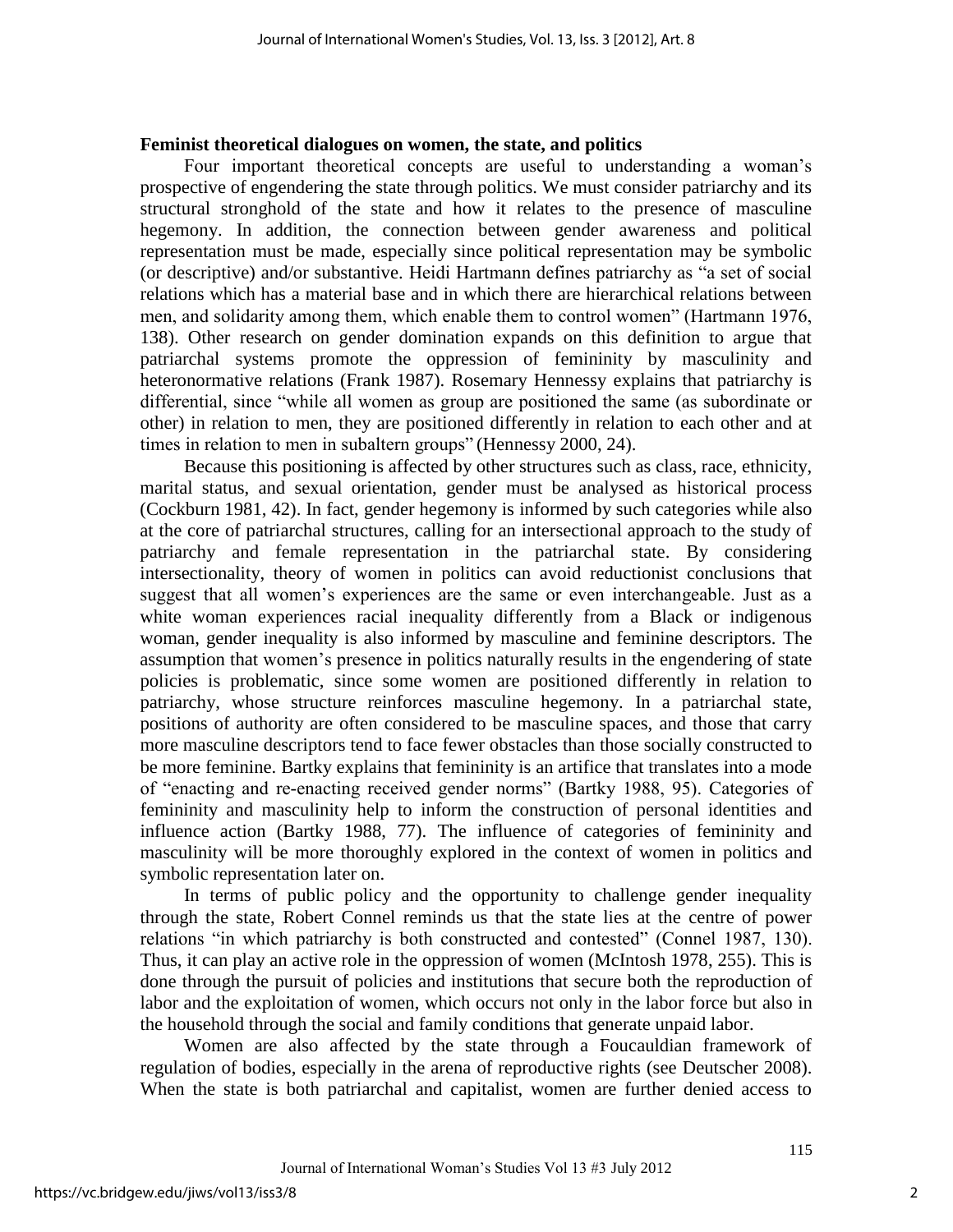resources or exposed to policies that increase gender inequality. Patriarchal influence is not limited to excluding women from direct representation in the state. It perpetuates "their lack of power within the gendered political forces brought to bear on the state" (Walby 1989, 224). This argument suggests that the struggle against patriarchy goes beyond matters of political representation, as it will be explored later on.

One specific trait of the institutionalization of women"s exploitation under capitalism is the sexual division of labor, where most women are employed in low-paying jobs and in tasks defined according to the social construction of women's "appropriate" role in society (Hartmann 1979, 187). The reproduction element of women"s unpaid labor in the patriarchal family contributes to capitalism by providing upkeep to the constant flow of workers into the labor force. Given the childrearing aspect of many women's housework, the state is likely to create mechanisms to ensure that women can raise children to be future workers in capitalist enterprise. McIntosh outlines nurseries, maternity leave and other policies established to make motherhood more attractive and keep a high birth rate (McIntosh 1978, 269). In fact, government institutions have argued that "reproduction and children are fundamental concerns of the state" (Sapiro 1981, 713). Petchesky (1990) argues that the practice of contraception and abortion is ideologically entrenched in a bourgeois patriarchal culture. The criminalization of abortion is an evident expression of state participation in the oppression of women. Thus, Petchesky calls for the connection of reproductive rights debates to a "broader revolutionary movement that addresses all the conditions for women"s liberation" (Petchesky 1990, 17).

Other issues such as the case of gender violence are also deeply entrenched into patriarchal relations and can be enhanced by the absence of state intervention (Walby 1989, 225). Strict definitions of gender violence shadow the impact of verbal and restrictive violence on both men and women that operate through patriarchy and can also contribute to capitalist interests, such as through the commodification of bodies.

However, we must consider that although the state is patriarchal, it is not indivisible and its actions are not always uniform (Walby 1989, 224). The complexity of the state means that gender hegemony may be experienced differently by different individuals. This leads to two questions explored in this paper in the context of Dilma Rousseff"s election and presidential rule: Can political representation by women empower other women and challenge both masculine hegemony in politics and broader patriarchal structures? And what makes a woman capable of substantially representing other women as a group? While the first question deals with the extent to which a woman in power can extend her power to other women in society, the second question is relevant as it challenges the assumption that a woman politician automatically represents other women simply because of her sex.

The literature on women and politics highlights that the number of women politicians in government is insufficient to measure how much of a difference they can make to promote a public policy direction that benefits other women (Childs 2006). While a higher number of women in government may increase gender awareness within the state, their absence does not necessarily imply that gender awareness will also be absent. The assumption that women's presence in government automatically engenders politics is essentialist and neglects the nuances involved in a woman"s identity, political orientation, and experiences which relate to circumstances such as class and race. In fact,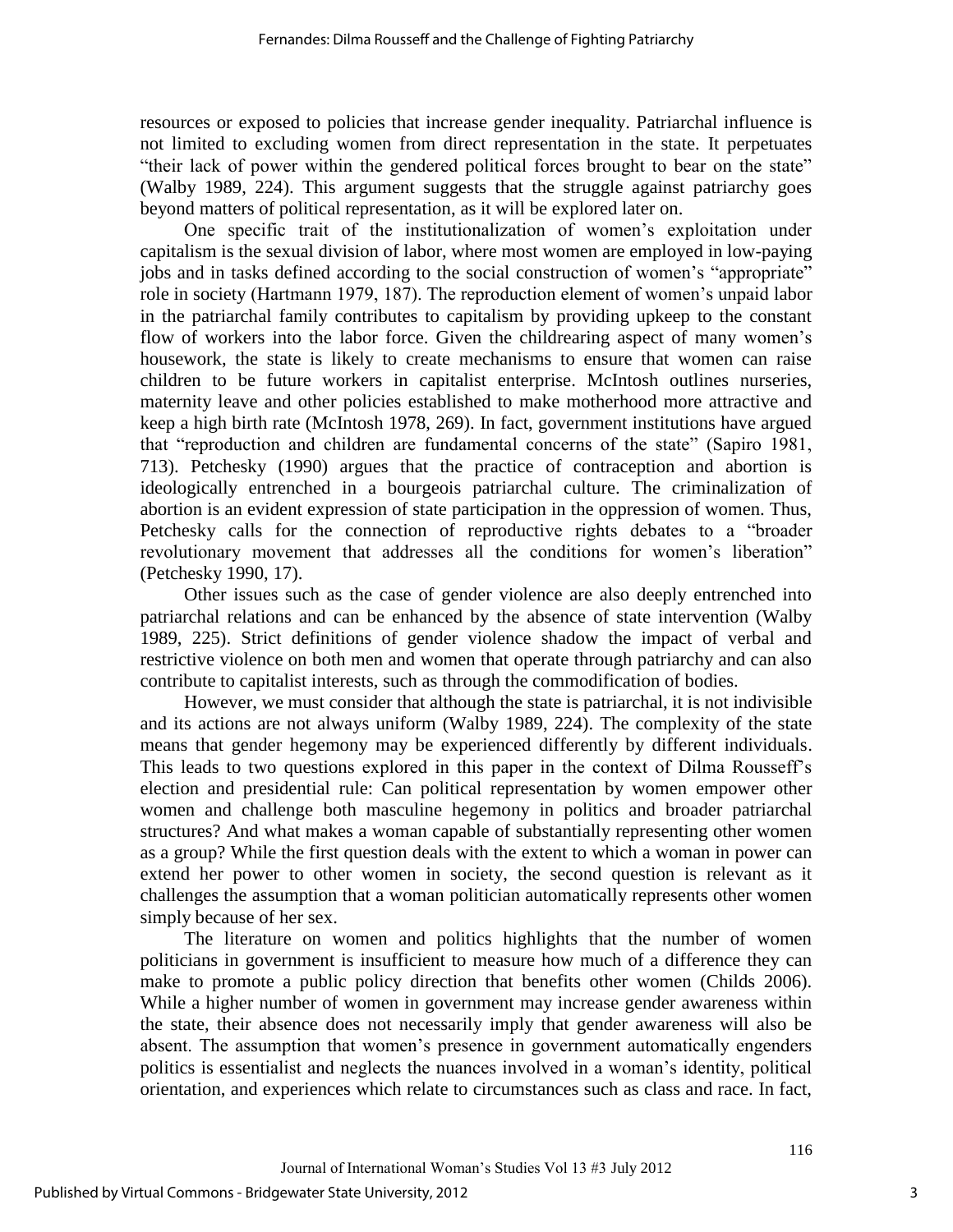how much a woman is able or willing to act on behalf of other women depends on the extent of her gender consciousness (High-Pippert and Comer 1998). While some women politicians openly identify as feminists, others do not consider themselves feminists but are still very aware of gender issues. In other situations, women politicians keep away from gender issues as a whole, either reflecting low gender consciousness or a desire to fit in with the broader gender consciousness of fellow politicians. The display of gender consciousness by a woman politician affects the extent to which she can influence public policy on important gender issues such as equal pay for men and women and reproductive rights.

#### **Methodology**

These theories provide a useful framework for explaining Dilma Rousseff"s potential to represent women as a group. Although most of the studies about women"s political representation rely on statistical data, this study examines qualitative data including original documents and secondary literature. While quantitative data is useful for measuring the number of women politicians against the past promotion of gender aware policies, qualitative information helps to identify present and future trends in a politician"s ability to display and promote gender consciousness by examining discursive frames and policy directions. The choice of qualitative data is also a result of the need to highlight the presence or absence of gender consciousness in Dilma Rousseff"s action and of masculine hegemony in Brazilian politics. Information for this study was collected between October 2010 and April 2011 to reflect the period between Rousseff's election and her impact through the first 100 days of her administration. Information was sourced from Brazilian media outlets, statistical reports and official government announcements. Interpretation of information is separated into two categories: symbolic and substantial. This helps to evaluate what characteristics and actions of Rousseff contribute to her ability to evoke the symbolism of shattering a glass-ceiling for Brazilian women, and what ones determine whether or not Rousseff will be able to overcome symbolism and effect material changes that benefit women through substantive representation.

Media reports are also used, since media frames exert great influence on candidate selection and often propagate gender stereotypes (see Falk 2008). Biroli (2010) argues that women politicians are not only under-represented in the Brazilian media, but their presence is also represented through gender stereotypes that contribute to the marginalization of women figures in the state. The use of stereotypes reflects the gender hegemony scenario and is informed by social constructions of femininity and masculinity. I examine news articles from the campaign period as well as articles that portray Rousseff as president elect. The media frames are used to highlight the presence of gender stereotyping in candidate choice, including what kind of women is considered capable of accessing the highly masculinized presidential office.

# **Weak Symbolism**

One of the most evident effects of women"s rise to power in a capitalist and patriarchal state is the symbolism it generates. Although most of the literature on symbolic representation deals with women politicians in the United States, the analysis is applicable in any country where politics remains a male-dominated arena. Symbolic representation consists of "the attitudinal and behavioural effects that women"s presence

4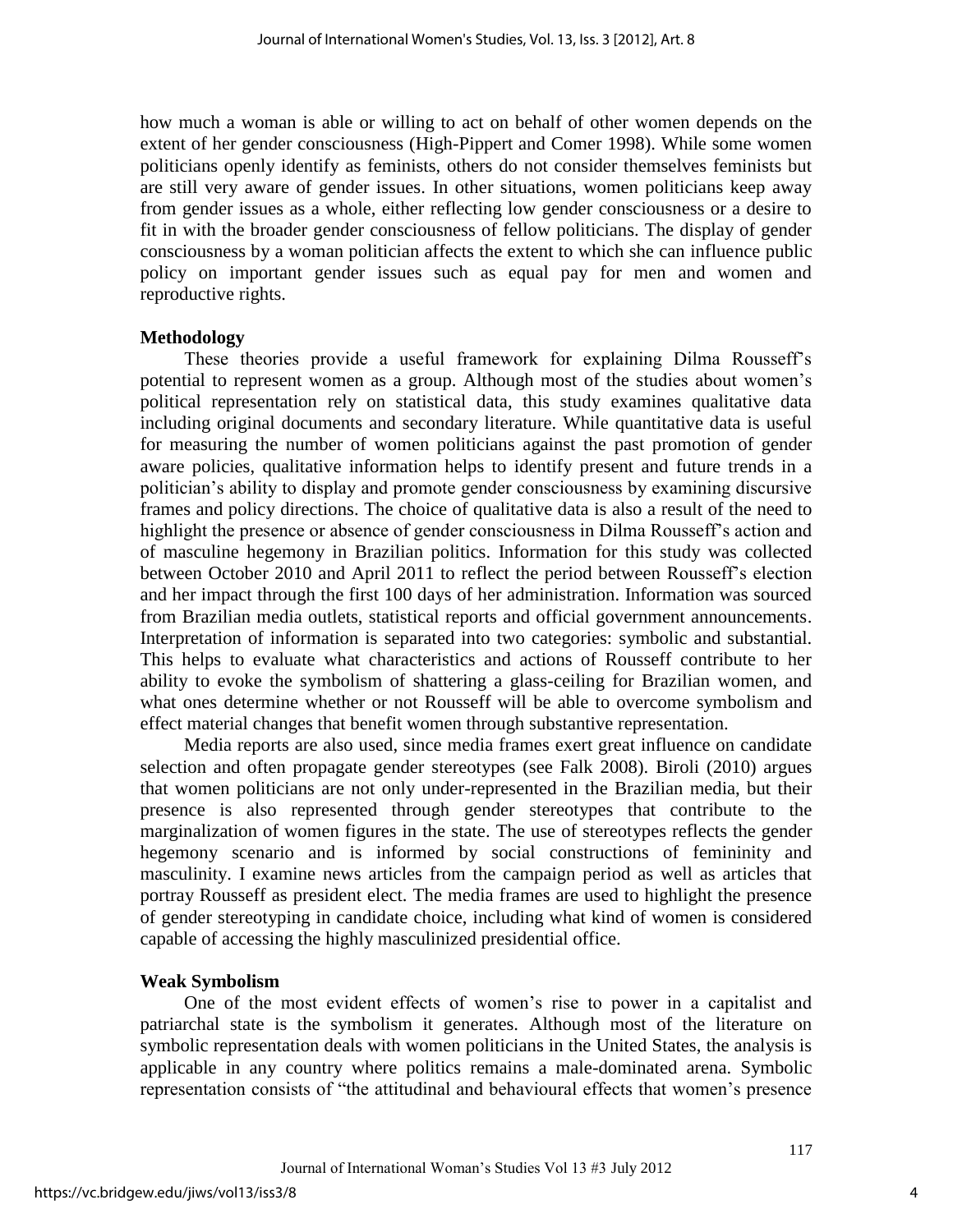in positions of political power might confer to women citizens" (Lawless 2004, 81). Burrell (1998) argues that symbolism is important because "women in public office stand as symbols for other women, both enhancing their identification with the system and their ability to have influence within it. This subjective sense of being involved and heard for women, in general, alone makes the election of women to public office important because, for so many years, they were excluded from power" (Burrell 1998, 151). Thus, symbolism's importance lies in the spectrum of a politics of possibility and can benefit women from a psychological perspective leading to incentives for other women to pursue positions of authority (High-Pippert and Comer 1998, 62). However, symbolism can be strong or weak. This is influenced by many factors such as the presence of masculine attributes in woman candidates. Gender stereotyping and performances of hegemonic masculinity affect the public's perception on what attributes contribute to a woman's election to a high political office.

In her acceptance speech, Rousseff stated that her first commitment would be to honor Brazilian women so that women"s rise to power could become a natural event (Veja 2010a, 14). Weekly magazines *Veja* and *Carta Capital* also emphasized the symbolic representation of women in their publications. *Carta Capital,* for example, explored the expectation that her mandate might be more pluralist and create more opportunities for men and women, black and white, atheists and Christians, with no discriminations, following her promise to be a president for "every Brazilian" (Menezes, 2010). Such arguments helped to promote Rousseff"s election as both symbolically and substantively powerful, due to the assumption that the election of a woman to the presidential office indicates that Brazil has become a less unequal country.

However Rousseff"s appeal to symbolism is not strong enough to support such claims. The symbolic argument must be made carefully in order to avoid reductionist claims, since gender inequality also intersects with class and racial inequality in the Brazilian society. Rousseff's experience as a white woman from a rich family background is still different from that of a Black woman living in a Brazilian slum. Therefore, race and class differences affect symbolism whether or not Rousseff intends to overcome these intersectional divides substantively. Another deterrent to her ability to symbolically challenge gender inequality is the fact that Rousseff was perceived by the public to have masculine attributes.<sup>ii</sup> Research on perceptions of masculinity and femininity in candidate success shows that levels of masculine descriptors are often considered more important than feminine descriptors in electoral choice, especially when running for higher political offices (Rosenwasser and Dean 1989, 83). In fact, women who were involved in politics in the past tend to be more identified with masculine characteristics, which play a role into the likelihood of electoral success. The preference for male and/or more masculine candidates reflects the presence of strong gender stereotyping in the electoral system of a patriarchal society such as Brazil. Gender stereotyping affects not only the choice of candidate by the voter, but also the candidate's choice to run for particular offices. Women are less likely to run for positions considered "masculine", including higher offices (Fox and Oxley 2003, 846).

The expectation of masculine attributes and the electoral success of women with such attributes are related to the social construction of economic identity in which the masculine is associated with production in the money economy while the feminine is identified with social reproduction and the domestic realm (Acker 2004, 24). Rousseff,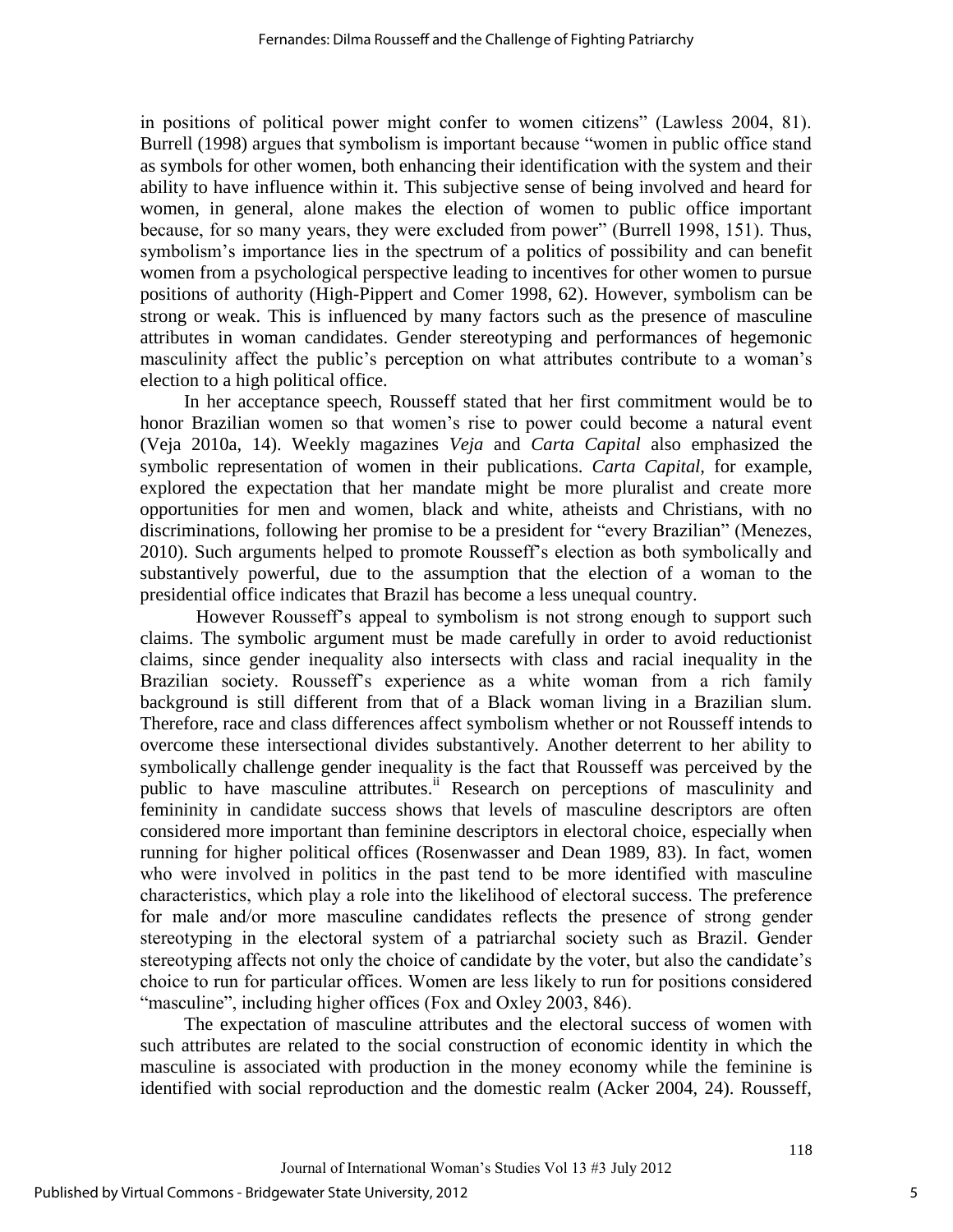like many other women politicians, fell victim to what Pierre Bourdieu calls a "double bind" of women in power: "if they behave like men, they risk losing the obligatory attributes of "femininity" and call into question the natural right of men to the positions of power; if they behave like women, they appear incapable and unfit for the job" (Bourdieu 1998, 67-68). This suggests that the low incidence of women in the presidential office stems from gender stereotyping regarding the masculinity aspect of the office that is expressed both by voters and candidates. The presidential office is inherently perceived to be a masculine arena, which discourages women whose dominant strengths are considered feminine from pursuing it.

In fact, the population is likely to expect women to develop masculine attributes when running for higher political office. This is aligned with Rousseff's own view, since she has argued that her political career gave her "tougher" characteristics (Nossa 2009). As a candidate, Rousseff often struggled to find a balance between femininity and masculinity. Evidence that Rousseff was caught in Bourdieu"s double-bind is clear in the way she was at times criticized for being "too masculine" and had her physical appearance scrutinized in the media (Eler 2010; Giraldi 2009; Guerreiro 2010), while displays of femininity such as the embrace of her role as a mother and grandmother risked undermining her image as a woman who can occupy the highest position of a male-dominated sector. In one instance, former president Lula tried to reach a compromise by affirming that Rousseff was "tough – like a mother" (Sobrinho, 2010). This conflation of gender stereotypes to define Rousseff as a woman candidate led to ambiguous effects on the voting population. Polls showed that more men were inclined to vote for Rousseff than women (Bramatti 2010). While men"s inclination to vote for Rousseff may result from her portrayal as a masculine candidate, research shows that women's choice to select a woman candidate may be influenced by both the masculinity of the candidate and the presence of a male sponsor (Vandergrift and Czopp 2011, 92). In Rousseff"s case, she was introduced and publicly supported by President Lula, who acted as male godfather to her presidential campaign (Cavalcanti 2009). In this situation, Rousseff"s selection by some women reflect the presence of internal gender bias, who are accustomed to masculine figures in positions of authority in a patriarchal society. Whereas one factor influenced voters to elect the successor of a very popular male president, the other masked challenges to patriarchy by women"s political representation due to the presence of masculine attributes that appeal to the presence of masculine hegemony within the patriarchal state.

Dependence on male support is a common factor for women candidates, especially those running for higher political positions. Rousseff received significant male support during her candidacy from President Lula. In fact, she was personally chosen by him to be his presidential successor. Her position as Lula"s Chief of Staff undoubtedly increased her popular exposure, especially since she was the first woman to occupy that position. President Lula's support is in line with a study by Clara Araújo (2010) on representation, which indicates that family connections are the main element contributing to the entrance of women in the political arena and their election. Although President Lula and Rousseff are not related by blood, patriarchal structures are promoted by the presence of authoritarian families as well as "personalist ties" in Brazilian politics (Cleary 1999, 17), making male support paramount to guaranteeing one"s electoral success and political advancement in the patriarchal state. Polls conducted prior to the official electoral period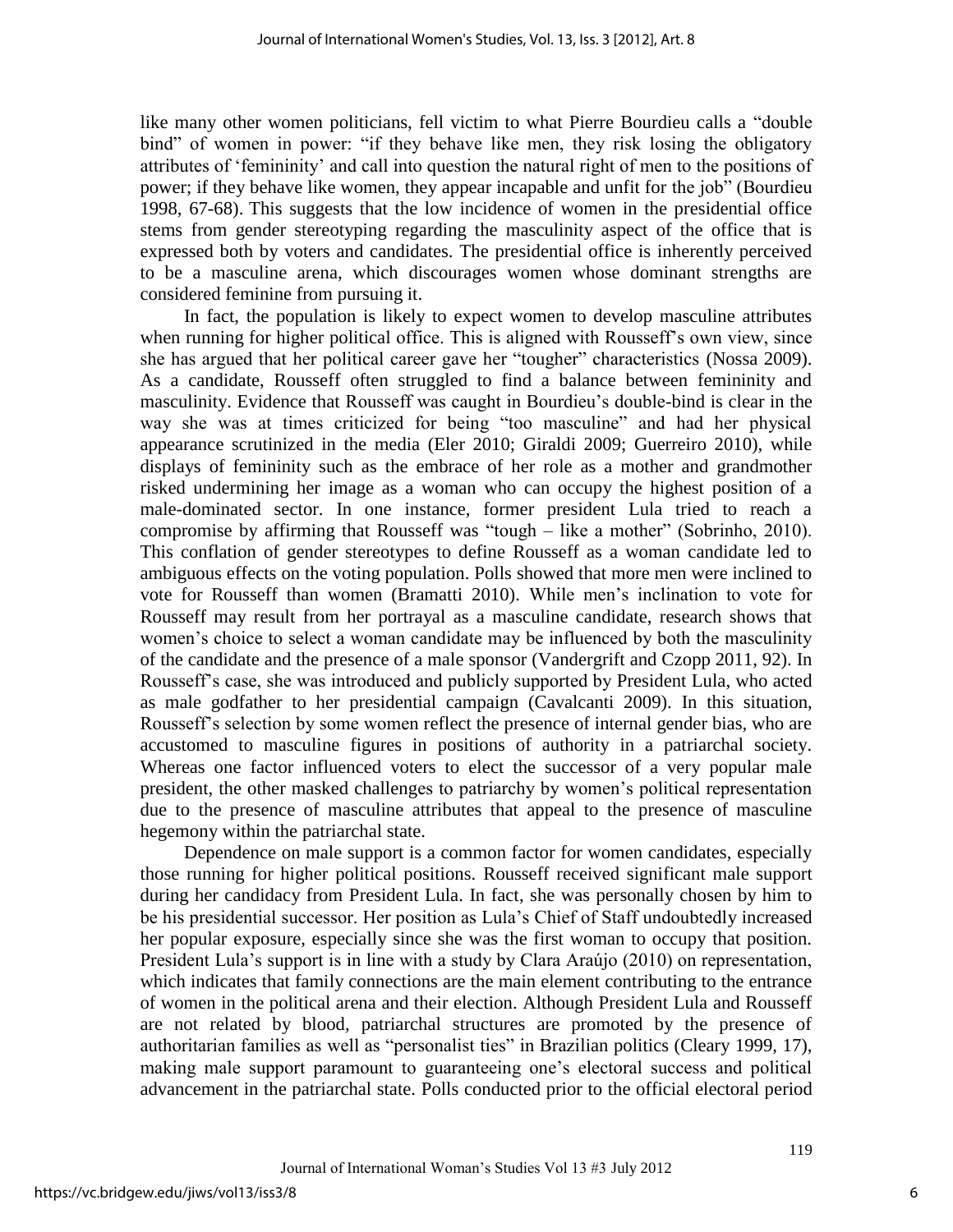indicated that Dilma had little chance of defeating her main opponent, José Serra, former governor of Brazil"s most populated and industrialized state, São Paulo. In February 2010 Serra was ahead with forty-one percent of vote intentions while Rousseff lagged behind with twenty-eight percent. However, after a long campaign and extensive public endorsement by President Lula, by election time polls suggested that Rousseff had gathered support from an estimated forty-seven percent of voters (IBOPE 2010). Over 55 million voters elected her in the second electoral round as Brazil"s first woman president (Tribunal Superior Eleitoral 2010a).

Although her acceptance speech, the media, and other politicians suggested that other women should rejoice in the opportunity of being gender represented, her election is still not enough to evoke the shattering of a "glass ceiling" in Brazilian politics and society. The fact that Rousseff is a woman does represent a breakthrough in Brazilian politics. However, women are still paid less than their male counterparts and underrepresented in high-level jobs and political positions. Numbers from a national study indicate that women's income corresponded to 71.3 percent of men's income in January of 2008 (IBGE 2008, 15). The differentiation in income levels suggests that material factors are important measurements of the state of gender hegemony. This suggests the need to also evaluate claims to women's emancipation through substantive representation, especially since women"s numerical representation in politics remains exceptionally low, such as in 2008 when there were only 45 women out of 513 politicians in congress (Araújo 2010, 570).

#### **Substantive issues**

While it is evident that there is symbolic representation behind Rousseff"s election (although it bears weak symbolism), the same cannot be said yet about her potential for substantive representation, which deals with differences in policy and procedures that stem from a politician's action. Although a democratic system offers women the political opportunities to make claims to equality of representation (Lovenduski 2010, 82), there is no guarantee that once women attain power, their individual representation will also lead to the group representation of women or even feminist interests. In fact, Karin Tamerius (2010, 243) argues that studies have only shown that "women matter, but they do not matter much." She states that although women of all levels of public office tend to vote in a slightly more feminist direction than their male colleagues, these differences are rarely substantively significant. And in the rare instances when meaningful differences have been found, it still seems that electing women to public office is no guarantee of an efficient representation of women's interests. Effective group representation of women must thrive on democratic procedures that "ensure additional representation for all oppressed groups" (Phillips 1998, 82). In order to promote feminist principles it is necessary that women in power represent not just themselves, but women as a group (Sapiro 1981, 702).

#### Substantive representation: Campaign issues

The lack of a gender-oriented platform was evident in the way Rousseff"s electoral campaign was at times tumultuous when it came to gender issues. A noteworthy issue was the discussion on abortion rights. Her metamorphic change in position regarding abortion reflects a lack of concern for women"s reproductive rights and the willingness to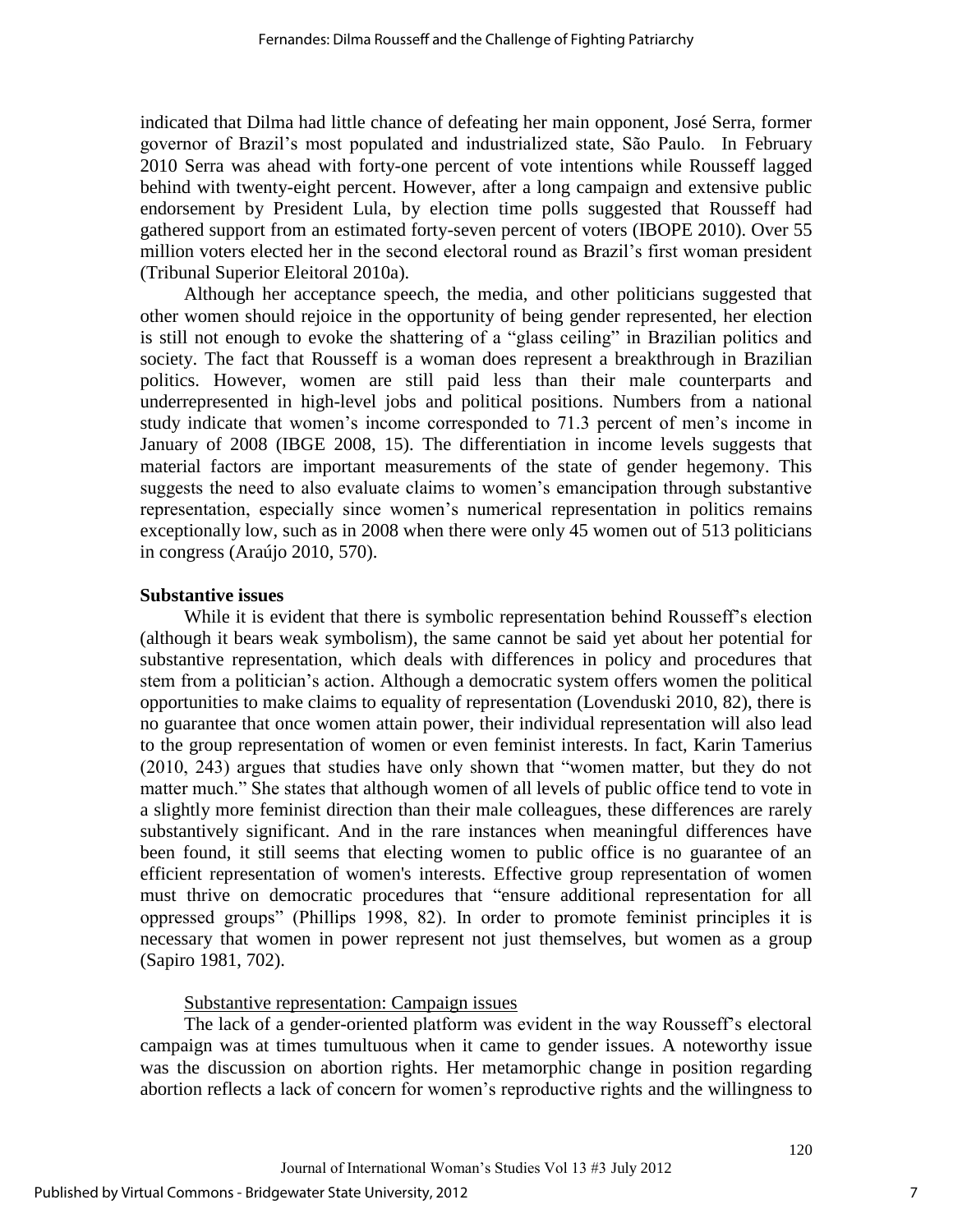compromise on gender issues to guarantee votes. It also indicates that the state is still unlikely to relinquish control of women"s bodies. State control of reproduction is not only a means to guarantee an adequate labor supply, but it is also deeply entrenched in religious and patriarchal structures.

In line with the Worker"s Party (PT) ideological position that abortion should be legalized, Rousseff stated before and during part of her campaign that women should have the right to choose. In 2007, she had stated that it was her opinion that abortion should be decriminalized. By September 29, 2010, two days before the first round of elections, she claimed to be personally against abortion and that she believed that every woman considers abortion a form of violence (Veja 2010b, 62-63). Although her change of position seems to be strategic in order to reverse a sudden drop in the polls that followed a campaign by Evangelical and Catholic churches against her candidacy, it also treats an important gender issue as disposable.<sup>iii</sup> The same can be said for Rousseff's position regarding homosexual marriage. While she was at first favourable to the legalization of civil unions, she positioned herself against it at the end of her campaign as opposition to homosexual rights was also fostered by church leaders and threatened to take away potential votes by some religious voters.

The expectation that her administration will further promote equal representation of women has proven to be somewhat disappointing so far. Out of 38 ministers appointed, only 9 are women, many of which were allocated to gender stereotypical ministries such as the Special Secretariat of Politics for Women. The socialist paper *Causa Operária* estimates that very little substantive representation of women will occur during Rousseff"s mandate, arguing that PT even stated it would reduce women"s quotas and that there have been minimal efforts to expand feminine spaces in the government, contrary to campaign promises (Causa Operária 2010). They also argued that the austerity measures planned for 2011 will adversely impact marginalized women.

#### Substantive representation: First three months of Rousseff"s administration

The first one hundred days of Rousseff"s mandate presented a few indications of whether or not she would be able to fulfill her claim to substantively represent women as a group. During March, dubbed "Women"s Month" because of International Women"s Day, her administration released a few programs designed to be women-centered. In one of the editions of the weekly "Coffee with the President", Rousseff talked about Rede Cegonha (Stork Project), a national pre-natal program (Café com a Presidenta, 2011). Other public health initiatives were also announced, such as the promotion of breast and cervical cancer prevention campaigns and the establishment of mandatory reports by health institutions to the police authorities whenever domestic violence is suspected. A national daycare program to build 6,000 daycare establishments is also in the works.

These programs will be of great benefit for Brazilian women, especially those in marginalized positions. However, such initiatives still carry ambiguities that may diminish their role in contributing to Rousseff"s claims to women"s emancipation, such as the reinforcement of the sexual division of labor and the social construction of what is considered to be women"s "appropriate gender" function in society. Whenever analysing the promotion or the absence of gender-oriented policies, we must keep these ambiguities in mind in order to evaluate the overall performance of the state and its representative"s capacity to properly represent women.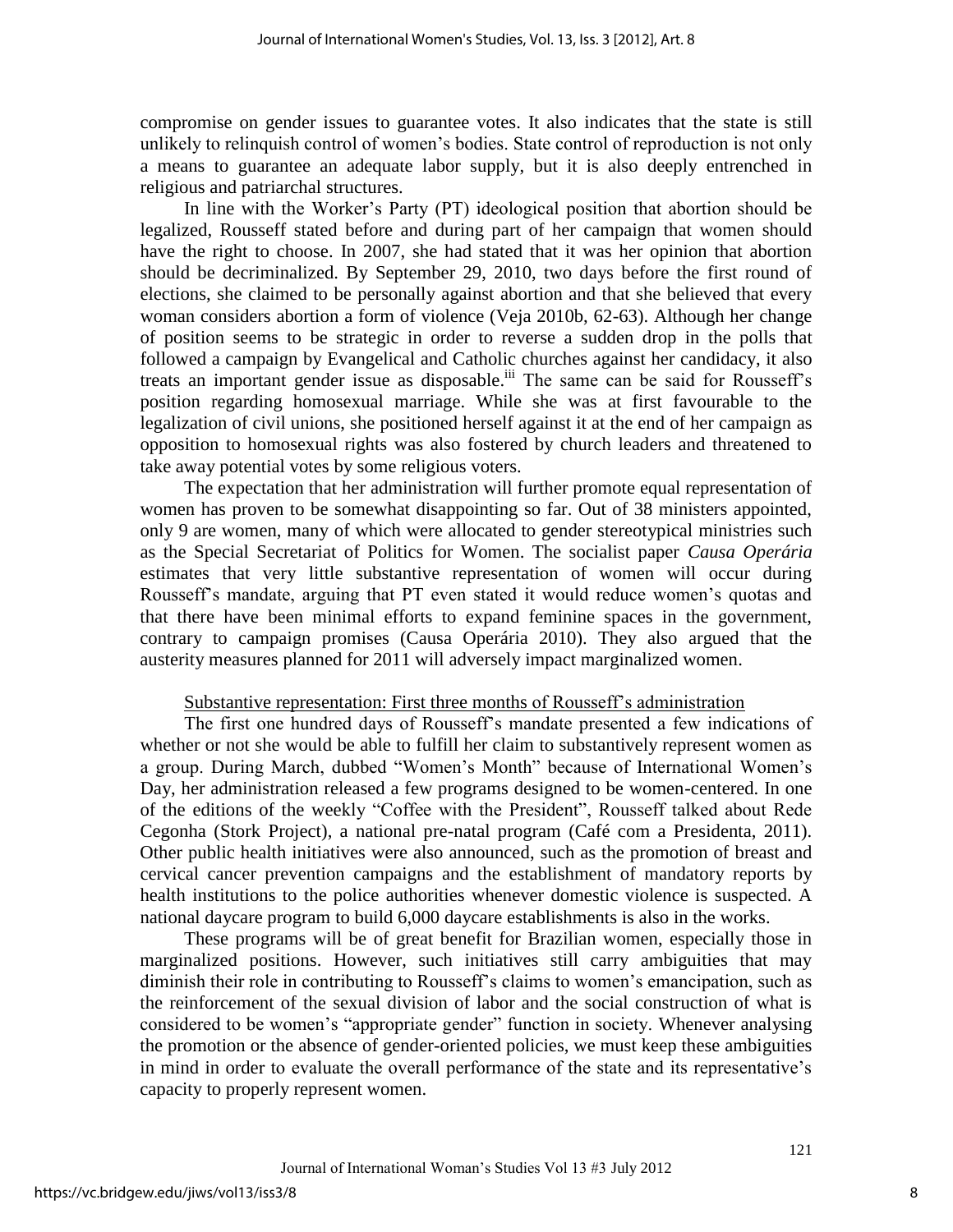#### **Conclusion**

The question of whether Rousseff will be able to thoroughly implement a genderoriented platform and even move forward from her change of position during the campaign remains. The legalization and decriminalization of abortion would constitute a major breakthrough for women, but the president has remained silent on this issue. Other proposals such as equal pay, fair hiring policies, and even homosexual marriage are also at stake and will define whether or not Rousseff will take on the challenge to defy the patriarchal forces that act as obstacles to women"s emancipation. Although the programs outlined by Rousseff during "Women"s Month" do in fact benefit women, they do not represent a radical position towards challenging gender inequality in Brazil. Given the patriarchal stronghold of the Brazilian state, it is possible to suggest that Dilma Rousseff will encounter difficulties in trying to move forward from weak symbolism and a standard approach to gender aware policies.

Further, in spite of welcoming a woman as their national leader, Brazilian voters still seem unwilling to elect other women politicians to other political offices. Only 4.9 percent of women politicians that ran for congress in 2010 got elected compared to 11.7 percent of men (Tribunal Superior Eleitoral 2010b). If Rousseff symbolically represents women"s rise to power through the highest political office in Brazil, why is it that the Brazilian people still reject women politicians at other political levels? The information presented suggests that Rousseff is not an appropriate example to affirm that patriarchal structures have been shaken and that her presidency will put forward truly feminist proposals that can promote the empowerment of women as a group. Although the presence of a female president bears significant symbolism and alludes to the power of a politics of possibility, the constant portrayal of Rousseff as a masculine leader and her lack of consistency in addressing women's issues and tackling gender inequality from a more radical position places her in a "double bind" and indicate the unlikelihood that her mandate can create more possibilities for women than a male counterpart with a feminist platform could.

Dilma Rousseff"s case is worthy of being further analysed in the feminist political literature. While the literature suggests that women often face more challenges when pursuing male-dominated positions (see Heilman and Okimoto, 2007), Rousseff"s trajectory suggests that it is possible to partly overcome gender-biased selection. Although her election resulted from factors such as male endorsement and the presence of masculine characteristics and, therefore, undermines the independent ability of women to succeed by directly challenging patriarchy, her ability to promote a more feminist platform is not completely diminished. This suggests that even though the election of women politicians may be a case of "falling through the cracks" of the patriarchal system, it is possible to make use of these events to directly challenge patriarchy and gender hegemony, both symbolically and substantially. Future research should utilize interviews and public survey opinions to measure the extent of Rousseff"s influence as a woman against public perception of her gender consciousness and the state of gender hegemony in the Brazilian society. Internet-based media should also be explored as these outlets may provide interesting insights into the perceptions of voters and how they choose to frame Rousseff"s potential to represent women.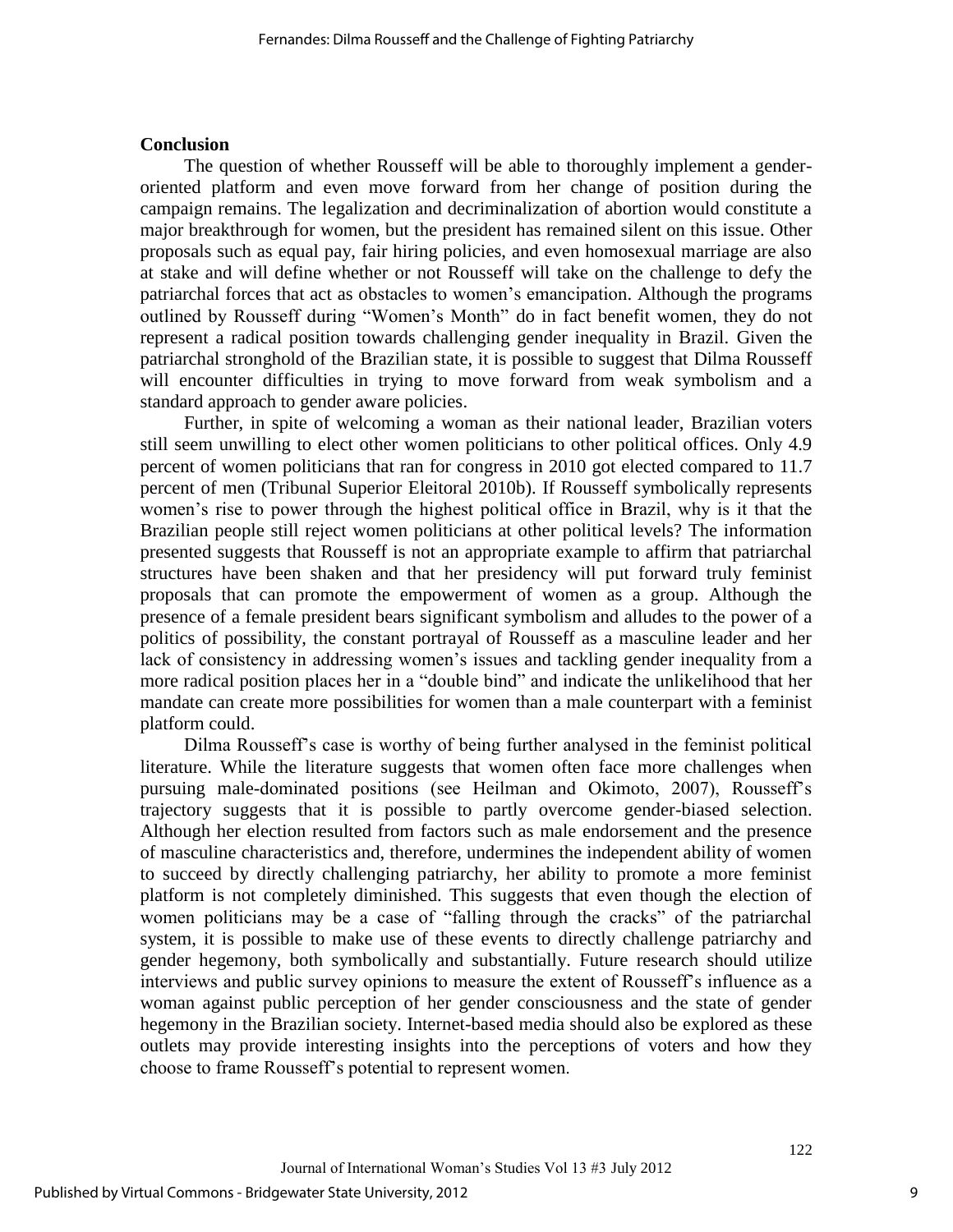# **Notes**

1 It is important to differentiate between hegemonic masculinity and masculine hegemony. Richard Pringle's (2005) understanding of masculine hegemony provides useful insight into the difference. He says:

"[…] the concept of masculine hegemony does not simply refer to a dominant form of masculinity but is underpinned by select ideas of the workings of power that I find questionable. I am concerned, for example, that the concept of hegemonic masculinity is linked to a clear division between ruling groups and the dominated, a binary conceptualization of the workings of power, and notions associated with intentional rule" (Pringle 2005, 273).

While I find the term hegemonic masculinity useful to characterize certain dominating traits and performances of masculinity, masculine hegemony is used in the context of gender hegemony; that is, when masculinity dominates over femininity. Therefore, masculine hegemony is an appropriate term to describe the state of gender hegemony in the Brazilian political arena, which is highly patriarchal.

<sup>2</sup> Pierre Bourdieu's view on femininity and masculinity is employed here:

"To be "feminine" means essentially to avoid all the properties and practices that can function as signs of manliness, and to say of a woman in a position of power that she is "very feminine" is just a particularly subtle way of denying her the right to the specifically masculine attribute of power." Pierre Bourdieu, Masculine Domination (Bourdieu 1998, 99).

<sup>3</sup> Rousseff affirmed that in spite of her decision to personally oppose the legalization of abortion, she realized that, if elected, she would have to face the issue (Trajano 2010). However, her government administration is yet to promote and/or examine any policies related to abortion and women's reproductive rights in general as of the date of this paper.

# **References**

Acker, Joan. 2004. "Gender, Capitalism and Globalization". *Critical Sociology* 30: 17-41. Araújo, Clara. 2010. "Rotas de ingresso, trajetórias e acesso das mulheres ao legislativo – um estudo comparado entre Brasil e Argentina". *Revista Estudos Feministas* 18: 567-584.

- Bartky, Sandra Lee. 1988. "Foucault, Femininity and the Modernization of Patriarchal Power". In *Feminism and Foucault: Paths of Resistance*, eds. Lee Quinby and Irene Diamond. Boston: Northeastern University Press.
- Biroli, Flávia. 2010. "Gênero e política no noticiário das revistas semanais brasileiras: ausências e estereótipos." *Cadernos Pagu* 34: 269-299.

Bourdieu, Pierre. 1998. *Masculine Domination.* Stanford: Stanford University Press.

Bramatti, Daniel. 2010. Dilma tem 48% e Serra, 41%, aponta Datafolha. Estadão, October 10.

[http://www.estadao.com.br/estadaodehoje/20101010/not\\_imp623102,0.php](http://www.estadao.com.br/estadaodehoje/20101010/not_imp623102,0.php) (Date of Retrieval: December 12, 2010).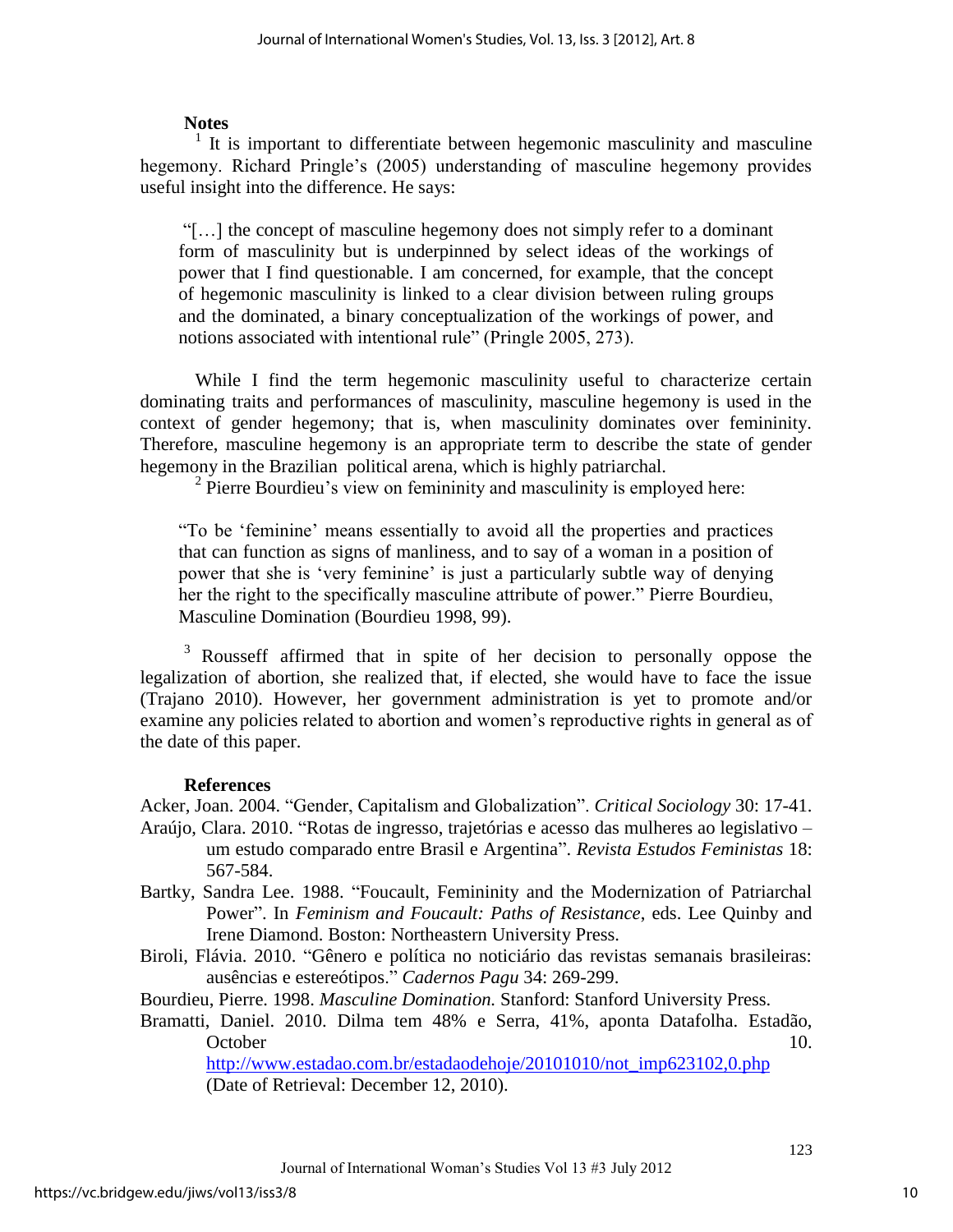- Burrell, Barbara. 1998. *A Woman's Place is in the House: Campaigning for Congress in the Feminist Era.* Ann Arbor: University of Michigan Press.
- Café com a Presidenta. 2011. Nenhuma mulher trabalha tranquila se seus filhos não estiverem protegidos e bem cuidados. March 14. [http://clipping.radiobras.gov.br/clipping/novo/cafe\\_detail.php?id=1742](http://clipping.radiobras.gov.br/clipping/novo/cafe_detail.php?id=1742) (Date of Retrieval: March 20, 2011).

Causa Operária. 2010. No governo Dilma, nem demagogia. December 12.

- Cavalcanti, Martina. 2009. Marina e Dilma escapam do estereótipo da mulher na política. eBand, September 27. <http://www.band.com.br/jornalismo/brasil/conteudo.asp?ID=192652>(Date of Retrieval: December 12, 2010)
- Childs, Sarah. 2006. "The Complicated Relationship between Sex, Gender and the Substantive Representation of Women." *European Journal of Women's Studies* 13: 7-21.
- Cleary, David. 1999. "Race, nationalism and social theory in Brazil: rethinking Gilberto Freyre." Working Paper 99-09. Cambridge, MA. <http://www.transcomm.ox.ac.uk/working%20papers/cleary.pdf>(Date of Retrieval: December 4, 2010)
- Cockburn, Cynthia. 1981. "The material of male power". *Feminist Review* 9: 41-58.
- Connel, Robert. 1987. *Gender and power: society, the person, and sexual politics.* Stanford: Stanford University Press.
- Deutscher, Penelope. 2008. "The Inversion of Exceptionality: Foucault, Agamben, and "Reproductive Rights,"" *South Atlantic Quarterly* 107: 55-70.
- Eler, André. 2010. "Conversa com Celso Kamura: "Dilma não é gorda..."" Veja, June 02. <http://veja.abril.com.br/020610/conversa-com-celso-kamura-p-068.shtml>(Date of Retrieval: December 22, 2010).
- Falk, Erika. 2008. *Women for President: Media Bias in Eight Campaigns*. Champaign: University of Illinois Press.
- Fox, Richard L. and Zoe M. Oxley. 2003. "Gender Stereotyping in State Executive Elections: Candidate Selection and Success." *The Journal of Politics* 65: 833- 850.
- Frank, Blye. 1987. "Hegemonic Heterosexual Masculinity". *Studies in Political Economy* 24: 159-170.
- Giraldi, Renata. 2009. "Com novo visual, Dilma recebe elogios em reunião no Planalto." Folha, January 13. <http://www1.folha.uol.com.br/folha/brasil/ult96u489562.shtml>(Date of Retrieval: December 22, 2010).
- Guerreiro, Gabriela. 2010. "Após férias, Dilma volta mais magra ao trabalho." Folha, January 11.<http://www1.folha.uol.com.br/folha/brasil/ult96u677448.shtml> (Date of Retrieval: December 22, 2010).
- Hartmann, Heidi L. 1976. "Capitalism, Patriarchy, and Job Segregation by Sex". *Signs* 1: 137-169.
- Hartmann, Heidi L. 1979. "The Unhappy Marriage of Marxism and Feminism: Towards a more Progressive Union". *Capital & Class* 3: 1-33.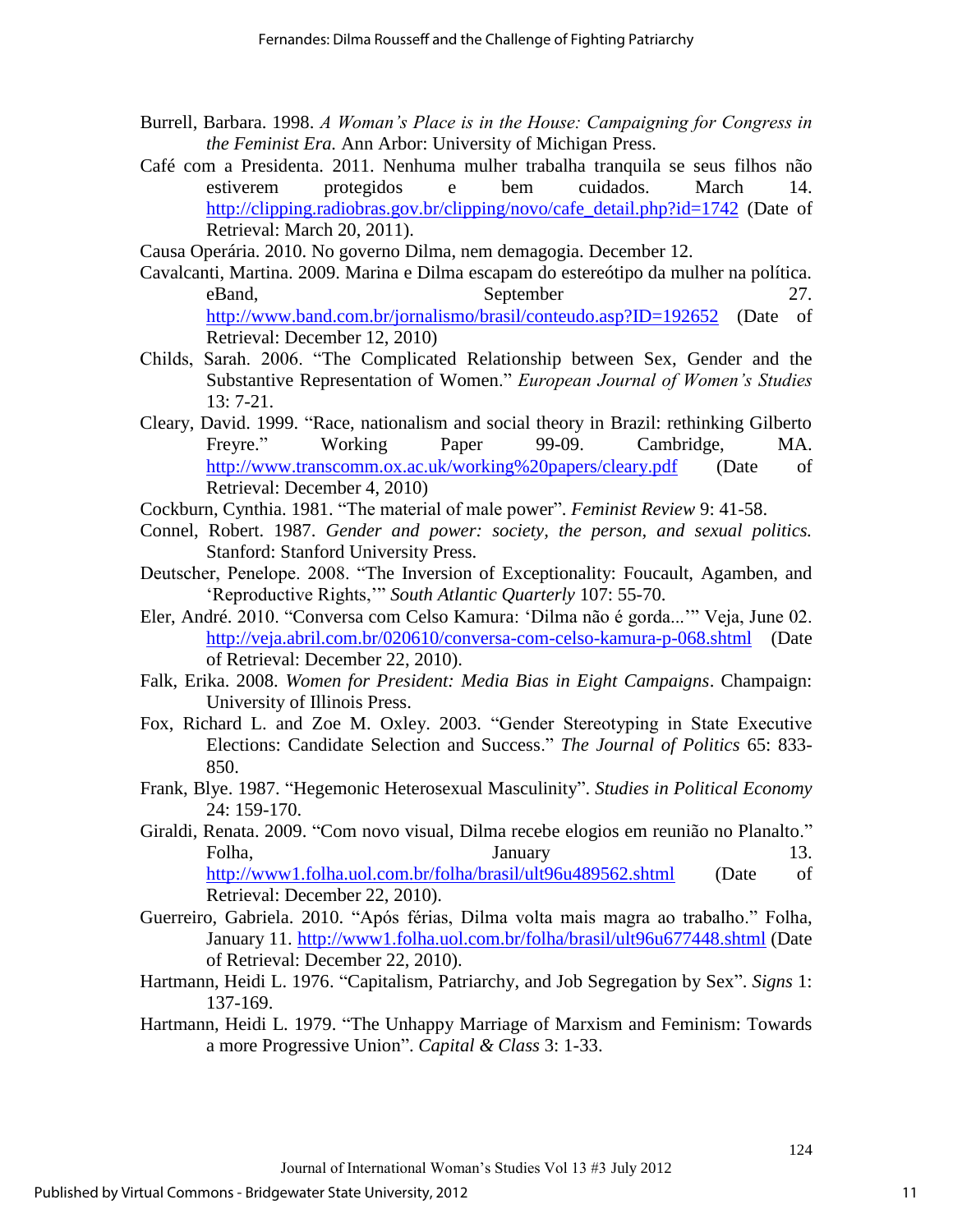- Heilman, Madeleine E., and Tyler G. Okimoto. 2007. "Why Are Women Penalized for Success at Male Tasks? The Implied Communality Deficit." *Journal of Applied Psychology* 92: 81–92.
- Hennessy, Rosemary. 2000. *Profit and pleasure: sexual identities in late capitalism.*  London: Routledge.
- High-Pippert, Angela and John Comer. 1998. "Female Empowerment: The Influence of Women Representing Women." *Women & Politics* 19: 53-66.
- IBOPE. 2010. Portal de eleições. [http://www.eleicoes.ibope.com.br](http://www.eleicoes.ibope.com.br/) (Date of Retrieval: December 4, 2010)
- Instituto Brasileiro de Geografia e Estatística (IBGE). 2008. *Pesquisa Mensal de Emprego.* Rio de Janeiro: IBGE. [http://www.ibge.gov.br/home/estatistica/indicadores/trabalhoerendimento/pme\\_](http://www.ibge.gov.br/home/estatistica/indicadores/trabalhoerendimento/pme_mulher/Suplemento_Mulher_2008.pdf) mulher/Suplemento Mulher 2008.pdf (Date of Retrieval: December 4, 2010).
- Lawless, Jennifer L. 2004. "Politics of Presence? Congresswomen and Symbolic Representation". *Political Research Quarterly* 57: 81-99.
- Lovenduski, Joni. 2010. "The dynamics of gender and party". In *Women, Gender, and Politics: A reader*, eds. Mona Krook and Sarah Childs. New York: Oxford University Press.
- McIntosh, Mary. 1978. "The state and the oppression of women". In *Feminism and Materialism: women and modes of production*, eds. Annette Kuhn and AnneMarie Wolpe. London: Routledge and Kegan Paul.
- Menezes, Cynara. 2010. A primeira presidente. Carta Capital Ed. 620, November 3. <http://www.cartacapital.com.br/politica/a-primeira-presidente>(Date of Retrieval: December 12, 2010).
- Nossa, Leonardo. 2009. ""Sou uma mulher dura cercada de homens meigos," diz Dilma." Estadão, March 10. [http://www.estadao.com.br/noticias/nacional,sou-uma](http://www.estadao.com.br/noticias/nacional,sou-uma-mulher-dura-cercada-de-homens-meigos-diz-dilma,336414,0.htm)[mulher-dura-cercada-de-homens-meigos-diz-dilma,336414,0.htm](http://www.estadao.com.br/noticias/nacional,sou-uma-mulher-dura-cercada-de-homens-meigos-diz-dilma,336414,0.htm) (Date of Retrieval: December 13, 2010).
- Petchesky, Rosalind P. 1990. *Abortion and woman's choice: the state, sexuality, and reproductive freedom*. Boston: Northeastern University Press.
- Phillips, Anne. 1998. "Democracy & Representation: or, why should it matter who our representatives are?" In *Feminism and Politics*, ed. Anne Phillips. Oxford: Oxford University Press.
- Pringle, Richard. 2005. "Masculinities, Sport, and Power: A Critical Comparison of Gramscian and Foucauldian Inspired Theoretical Tools." *Journal of Sport & Social Issues* 29: 256-278.
- Rosenwasser, Shirley Miller and Norma G. Dean. 1989. "Gender role and political office: Effects of Perceived Masculinity/Femininity of Candidate and Political Office". *Psychology of Women Quarterly* 13: 77-85.
- Sapiro, Virginia. 1981. "Research Frontier Essay: When Are Interests Interesting? The Problem of Political Representation of Women." *The American Political Science Review* 75: 701-716.
- Sobrinho, Wanderley Preite. 2010. "Lula diz que Dilma é dura "como uma mãe."" *R7 Notícias*, October 4. [http://noticias.r7.com/brasil/noticias/lula-diz-que-dilma-e](http://noticias.r7.com/brasil/noticias/lula-diz-que-dilma-e-dura-como-uma-mae-20100410.html)[dura-como-uma-mae-20100410.html](http://noticias.r7.com/brasil/noticias/lula-diz-que-dilma-e-dura-como-uma-mae-20100410.html) (Date of Retrieval: December 20, 2010).